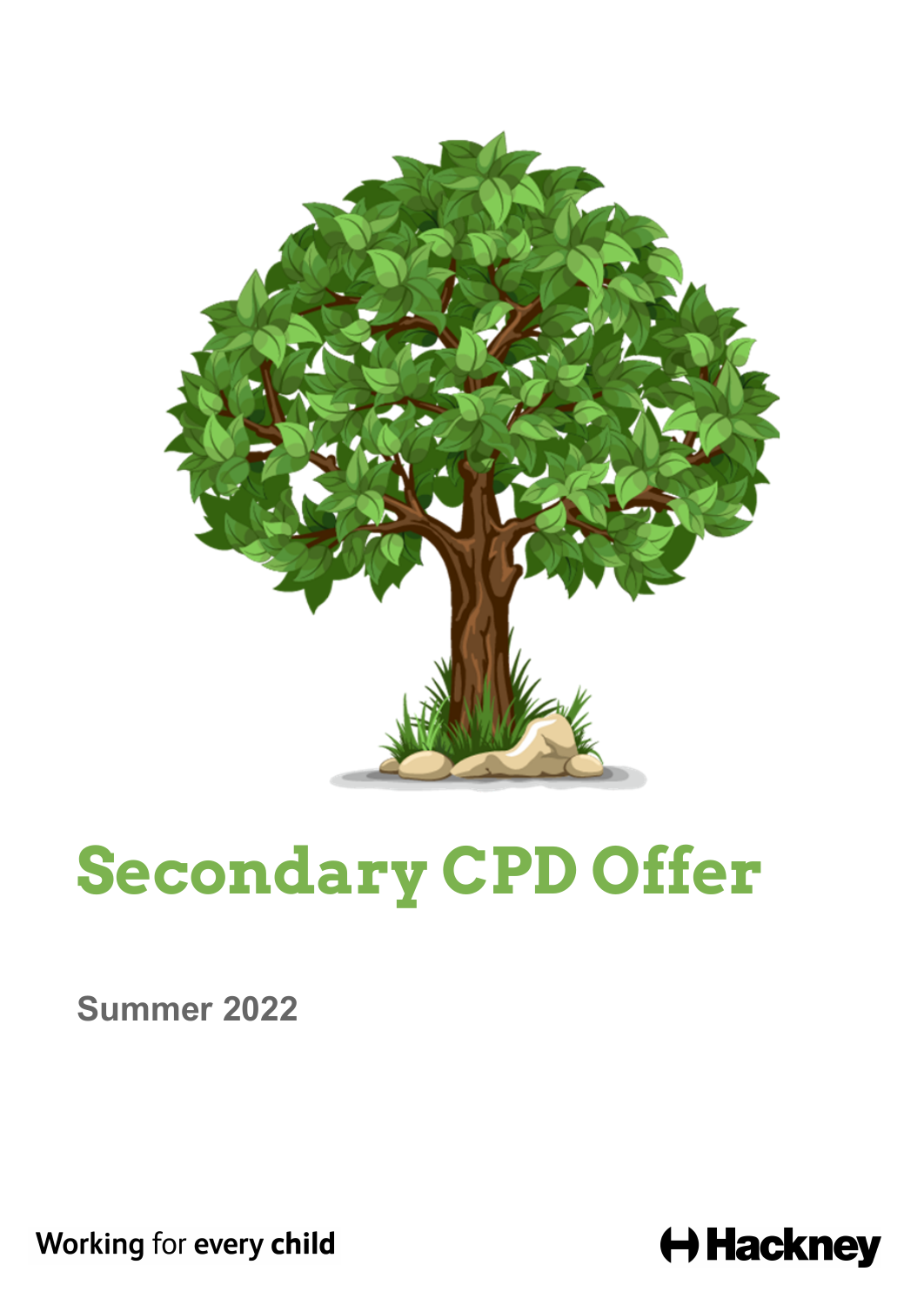

| $\overline{2}$ |
|----------------|
| 3              |
| 6              |
| 10             |
| 13             |
| 14             |
| 15             |
|                |

We are delighted to present our Summer 2022 CPD offer for schools. We hope this document makes it really easy for you to find the relevant programmes to suit your needs.

Please note that if a course has already started, the booking link will no longer work. You can email us to enquire about late joining.

If you have any problems at all with your booking, please email us.

#### **[cpdadmin@hackney.gov.uk](mailto:cpdadmin@hackney.gov.uk)**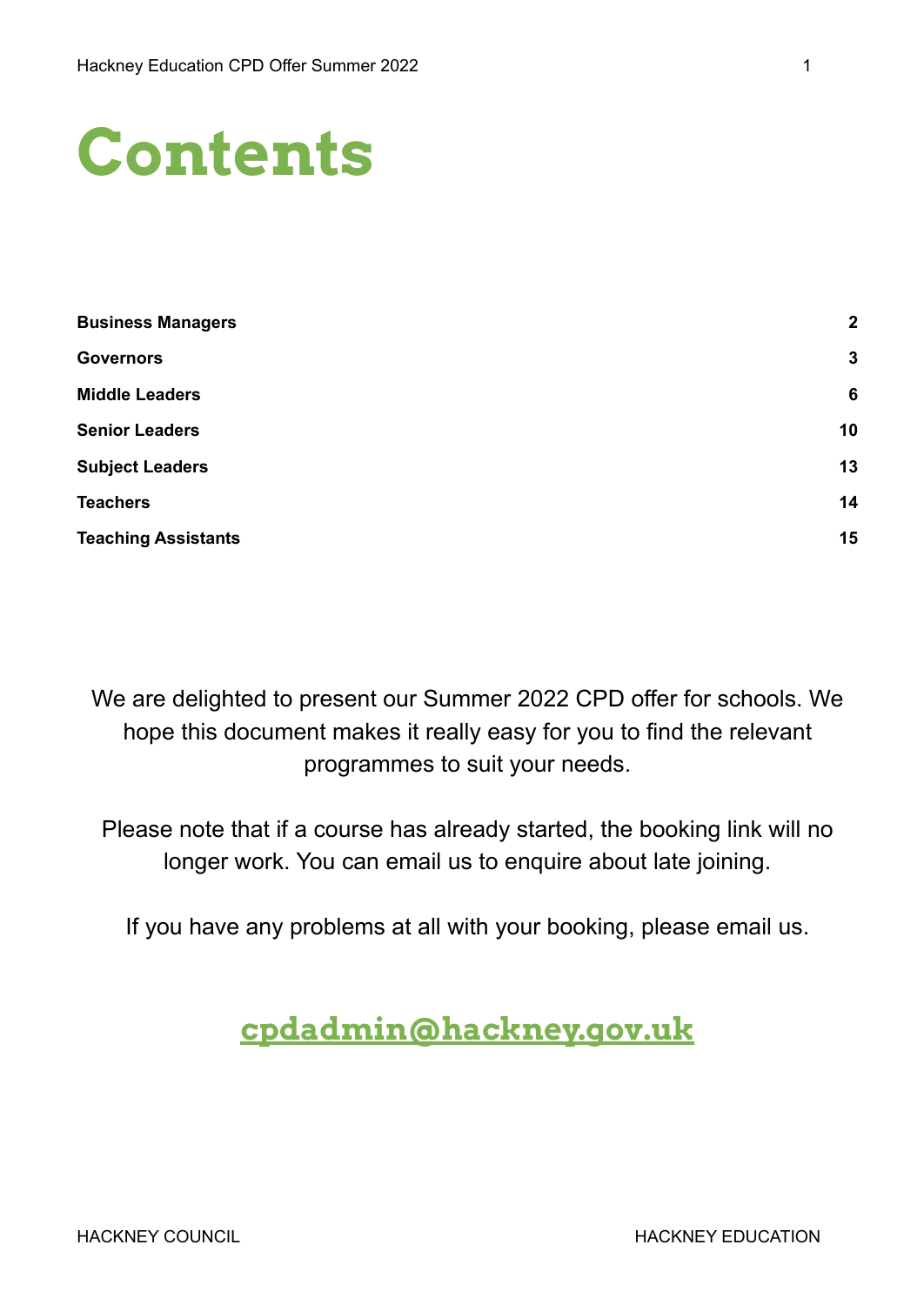## <span id="page-2-0"></span>**Business Managers**

| <b>Date</b> | <b>Time</b>      | <b>Title</b>                                                                                                                                                                                                                                                                                                                                                                                                                                                                                                                                                                                      | Cost                                      | <b>Book</b>      |
|-------------|------------------|---------------------------------------------------------------------------------------------------------------------------------------------------------------------------------------------------------------------------------------------------------------------------------------------------------------------------------------------------------------------------------------------------------------------------------------------------------------------------------------------------------------------------------------------------------------------------------------------------|-------------------------------------------|------------------|
| May 2022    |                  |                                                                                                                                                                                                                                                                                                                                                                                                                                                                                                                                                                                                   |                                           |                  |
| Wed<br>4    | $5:00 -$<br>7:00 | The Foundations Of Strong Governance Step 2:<br>How do Governing Boards make the right<br>Strategic Financial Choices for their School?<br>This session will give you an insight into how<br>effective governing boards fulfil the core function to<br>oversee the financial performance of the organisation<br>and make sure its money is well spent.<br>This training is suitable for Governors, Business<br>Managers and Clerks at all school phases.                                                                                                                                          | £90<br>or free with<br>the CPD<br>package | <b>Book here</b> |
| Tue<br>17   | $5:00 -$<br>7:00 | <b>The Foundations Of Strong Governance</b><br>Step 3. How do Governing Boards Strategically<br>Assess and Manage Risks in Their Schools?<br>This session will explore how school leaders and<br>governors manage risks associated with all aspects of<br>the schools core operations e.g. progress and<br>achievement, quality of teaching, behaviour of pupils,<br>safeguarding to protect all students and to protect<br>staff, safety and security generally throughout school<br>premises.<br>This training is suitable for Governors, Business<br>Managers and Clerks at all school phases. | £90<br>or free with<br>the CPD<br>package | <b>Book here</b> |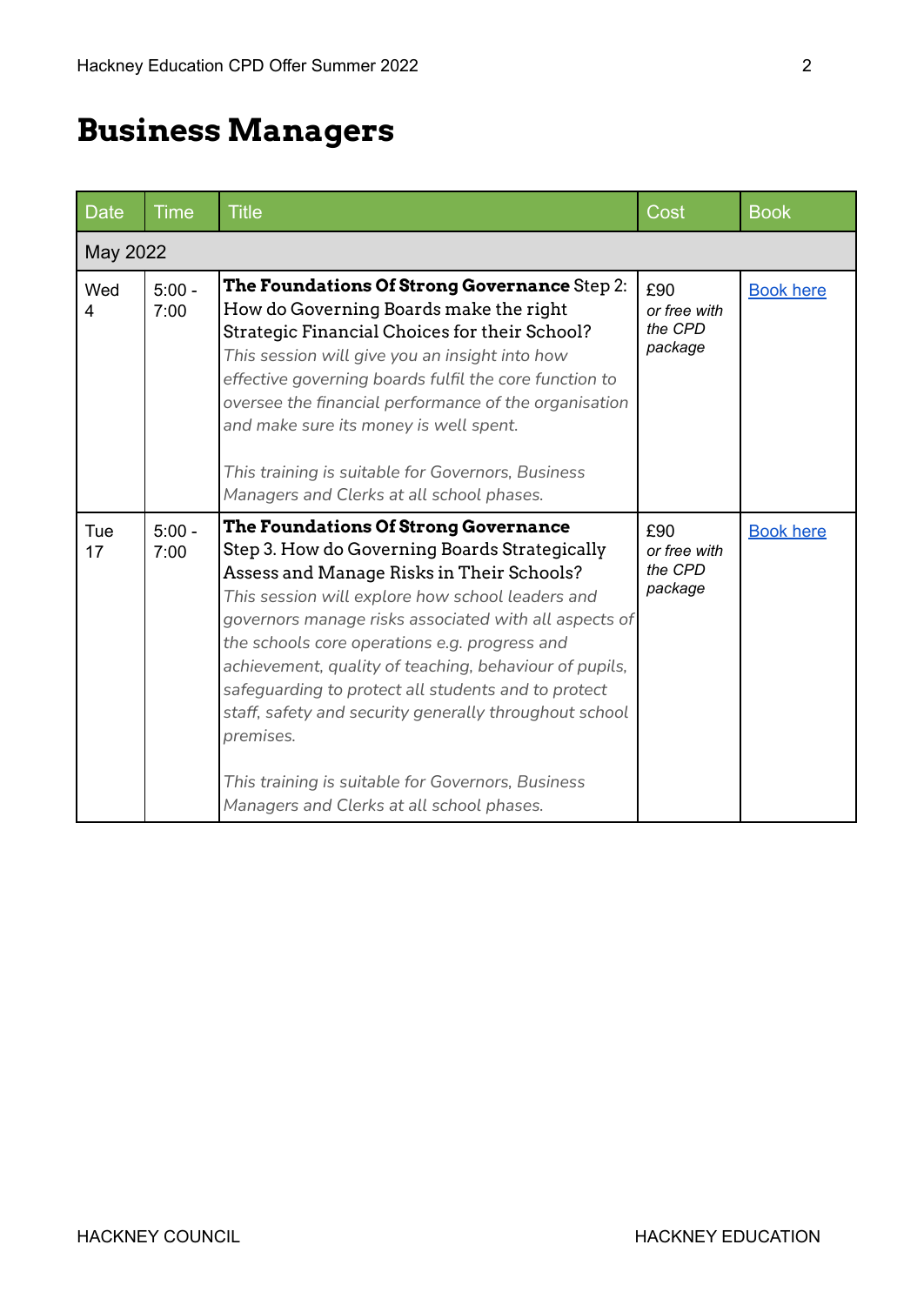#### <span id="page-3-0"></span>**Governors**

| <b>Date</b> | <b>Time</b>       | <b>Title</b>                                                                                                                                                                                                                                                                                                                                                                                                                                                                                                               | Cost                                      | <b>Book</b>                                        |
|-------------|-------------------|----------------------------------------------------------------------------------------------------------------------------------------------------------------------------------------------------------------------------------------------------------------------------------------------------------------------------------------------------------------------------------------------------------------------------------------------------------------------------------------------------------------------------|-------------------------------------------|----------------------------------------------------|
| April 2022  |                   |                                                                                                                                                                                                                                                                                                                                                                                                                                                                                                                            |                                           |                                                    |
| Thu<br>21   | $5:00 -$<br>7:00  | The Foundations Of Strong Governance Step 1:<br>Introduction How Do Governors Fulfil Their<br>Professional And Ethical Responsibility?<br>This session will give you an insight into the crucial role<br>of governance in supporting and challenging school<br>leaders to develop and sustain excellent<br>educational/wellbeing outcomes for all pupils. It will<br>also illustrate how governance is becoming more<br>complex, requiring greater accountability of educational<br>standards and management of key risks. | £90<br>or free with<br>the CPD<br>package | <b>Book here</b>                                   |
| Wed<br>27   | $9:00 -$<br>11:00 | Tackling Inequalities: Hackney Young Black Men<br>Initiative - Understanding Cultural Competency,<br>Racial Identity and Unconscious Bias<br>This session will give you an insight into tackling<br>disproportionality in attainment and exclusions of Black<br>Caribbean heritage pupils, particularly boys.                                                                                                                                                                                                              | £90<br>or free with<br>the CPD<br>package | <b>Book here</b>                                   |
| May 2022    |                   |                                                                                                                                                                                                                                                                                                                                                                                                                                                                                                                            |                                           |                                                    |
| Tue<br>3    | $9:00 -$<br>11:00 | <b>Safeguarding: How Do Governors Fulfil Their</b><br><b>Responsibility To Safeguard And Protect</b><br>Children?<br>This session will enable Safeguarding Governors to<br>explore how they can best support their school's SLT<br>and the Designated Safeguarding lead role in<br>discharging the statutory responsibility to safeguard<br>children.                                                                                                                                                                      | £90<br>or free with<br>the CPD<br>package | <b>Book here</b>                                   |
| Wed<br>4    | $5:00 -$<br>7:00  | The Foundations Of Strong Governance Step 2:<br>How do Governing Boards make the right Strategic<br>Financial Choices for their School?<br>This session will give you an insight into how effective<br>governing boards fulfil the core function to oversee the<br>financial performance of the organisation and make sure<br>its money is well spent.                                                                                                                                                                     | £90<br>or free with<br>the CPD<br>package | <b>Book here</b>                                   |
| Thu<br>5    | $5:00 -$<br>6:00  | <b>Hackney Governors Virtual Forum</b>                                                                                                                                                                                                                                                                                                                                                                                                                                                                                     |                                           | Link sent<br>directly from<br>the Governor<br>Team |
| Tue         | $9:00 -$          | <b>Wellbeing:</b> How Do Governors Ensure the                                                                                                                                                                                                                                                                                                                                                                                                                                                                              | £90                                       | <b>Book here</b>                                   |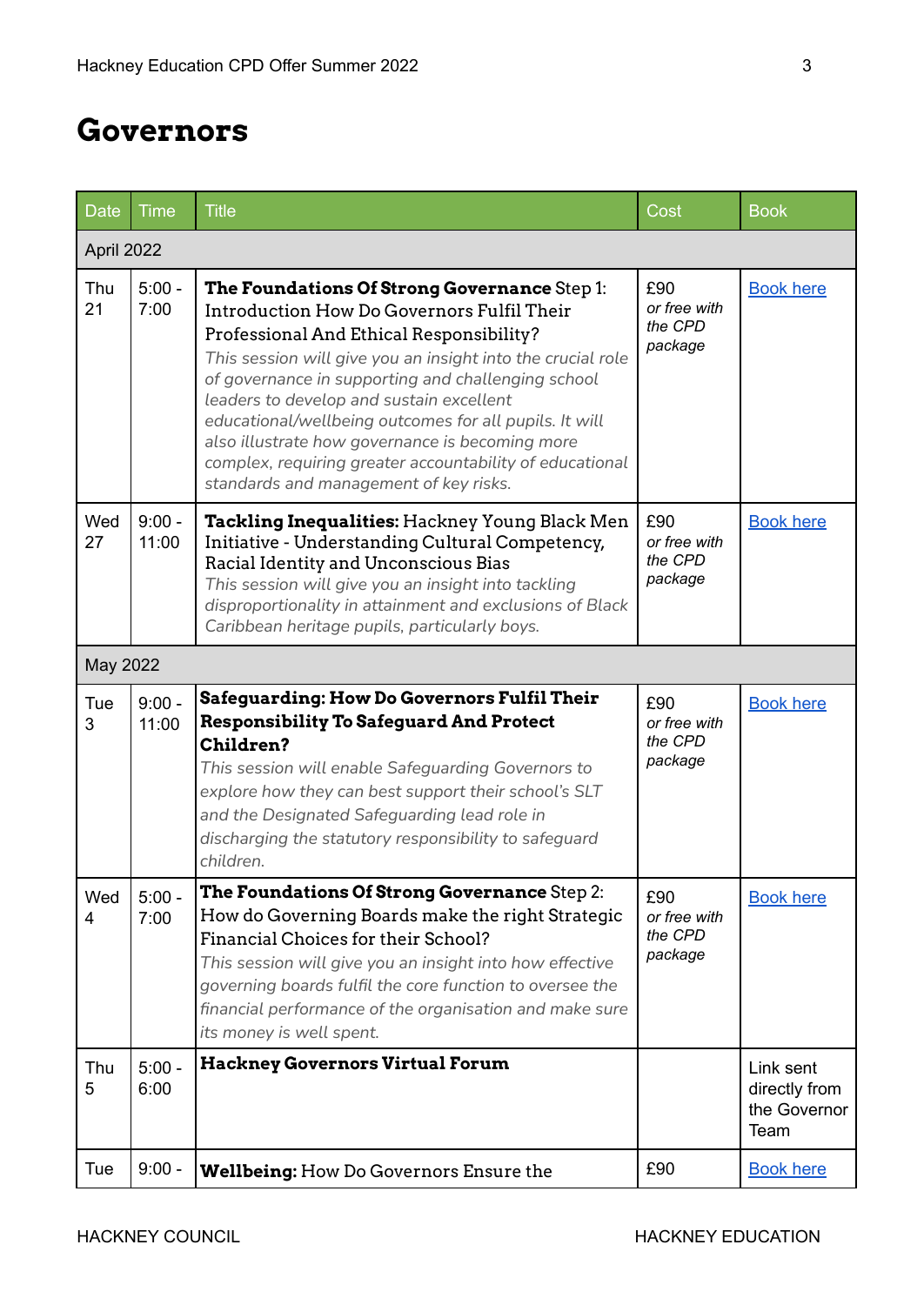| 10                    | 11:00             | Development of Emotional, Mental Health and<br>Wellbeing of Children?<br>This session will give you an insight into the ways in<br>which schools can ensure they are places where young<br>people's wellbeing is paramount and where they can be<br>taught to develop mentally healthy approaches to their<br>future lives.                                                                                                                                                              | or free with<br>the CPD<br>package        |                  |
|-----------------------|-------------------|------------------------------------------------------------------------------------------------------------------------------------------------------------------------------------------------------------------------------------------------------------------------------------------------------------------------------------------------------------------------------------------------------------------------------------------------------------------------------------------|-------------------------------------------|------------------|
| Tue<br>17             | $5:00 -$<br>7:00  | The Foundations Of Strong Governance<br>Step 3. How do Governing Boards Strategically<br>Assess and Manage Risks in Their Schools?<br>This session will explore how school leaders and<br>governors manage risks associated with all aspects of<br>the schools core operations e.g. progress and<br>achievement, quality of teaching, behaviour of pupils,<br>safeguarding to protect all students and to protect staff,<br>safety and security generally throughout school<br>premises. | £90<br>or free with<br>the CPD<br>package | <b>Book here</b> |
| Wed<br>25             | $5:00 -$<br>7:00  | <b>Stakeholder Engagement and Complaints: How</b><br>Do Governing Boards Ensure Effective Engagement<br>With Stakeholders and Effectively Manage<br>Complaints?<br>This session aims to provide some good practice tips to<br>develop and implement a robust complaints policy -<br>including legal requirements and the principles for<br>managing complaints and ensuring that your policy is<br>clear and transparent.                                                                | £90<br>or free with<br>the CPD<br>package | <b>Book here</b> |
| <b>June 2022</b>      |                   |                                                                                                                                                                                                                                                                                                                                                                                                                                                                                          |                                           |                  |
| Tue<br>$\overline{7}$ | $9:00 -$<br>11:00 | <b>Staff Welfare, Morale And Workload</b><br>How Do Governing Boards Create Excellent<br>Workplaces That Support Staff Welfare, Manage<br>Performance And Oversees Organisational<br>Changes?<br>This session will broaden your understanding of human<br>resources and performance management of staff.                                                                                                                                                                                 | £90<br>or free with<br>the CPD<br>package | <b>Book here</b> |
| Thu<br>9              | $9:00 -$<br>11:00 | <b>Tackling Inequalities</b><br>How Do Governors Ensure An Inclusive Approach<br>For Children With Special Educational Needs And<br>Disabilities?<br>This interactive session introduces governors to the<br>legislation and guidance around SEND.                                                                                                                                                                                                                                       | £90<br>or free with<br>the CPD<br>package | <b>Book here</b> |
| Wed<br>15             | $9:00 -$<br>11:00 | The Foundations of Strong Governance<br>Step 4. How Does The Chair of Governors Shape<br>Strong Governance and What is Distinct About                                                                                                                                                                                                                                                                                                                                                    | £90<br>or free with<br>the CPD<br>package | <b>Book here</b> |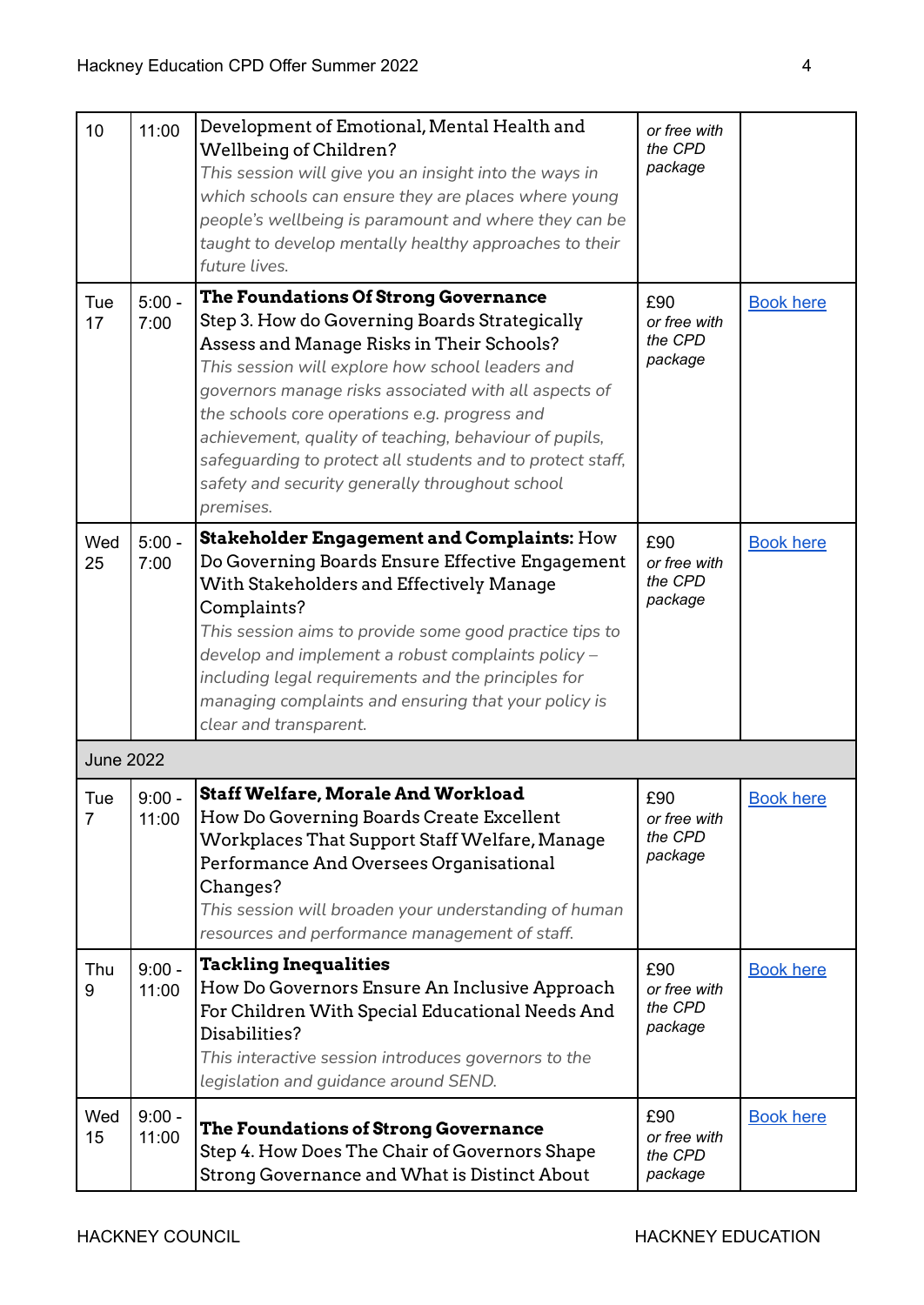|           |                  | Their Role?<br>This session will provide an insight into why strong<br>governance is crucial for inclusive education of all young<br>people, highlight the distinctive responsibilities of the<br>chair of governors and illustrate through best practice<br>how to put these duties into practice to secure effective,<br>ethical and accountable governance of the school.                      |                                           |                  |
|-----------|------------------|---------------------------------------------------------------------------------------------------------------------------------------------------------------------------------------------------------------------------------------------------------------------------------------------------------------------------------------------------------------------------------------------------|-------------------------------------------|------------------|
| Wed<br>15 | $5:00 -$<br>7:00 | <b>Tackling Inequalities</b><br>How Can Governors Improve Outcomes For Those<br>At Risk Of Exclusion And What Should They Know<br>Before Considering An Exclusion?<br>This session is suitable for all school phases and also<br>recommended for all those involved in the formal<br>preparing for, conducting and making decisions at a<br>Pupil Disciplinary Committee (PDC), including clerks. | £90<br>or free with<br>the CPD<br>package | <b>Book here</b> |
| Thu<br>16 | $5:00 -$<br>7:00 | <b>Safeguarding:</b> How do Governors Fulfil Their<br>Responsibility to Safeguard and Protect Children?<br>This session will enable Safeguarding Governors to<br>explore how they can best support their school's SLT<br>and the Designated Safeguarding lead role in<br>discharging the statutory responsibility to safeguard<br>children.                                                       | £90<br>or free with<br>the CPD<br>package | <b>Book here</b> |
| Wed<br>22 | $5:00 -$<br>7:00 | Tackling Inequalities: Hackney Young Black Men<br>Initiative - Understanding Cultural Competency,<br>Racial Identity and Unconscious Bias<br>This session will give you an insight into tackling<br>disproportionality in attainment and exclusions of Black<br>Caribbean heritage pupils, particularly boys.                                                                                     | £90<br>or free with<br>the CPD<br>package | <b>Book here</b> |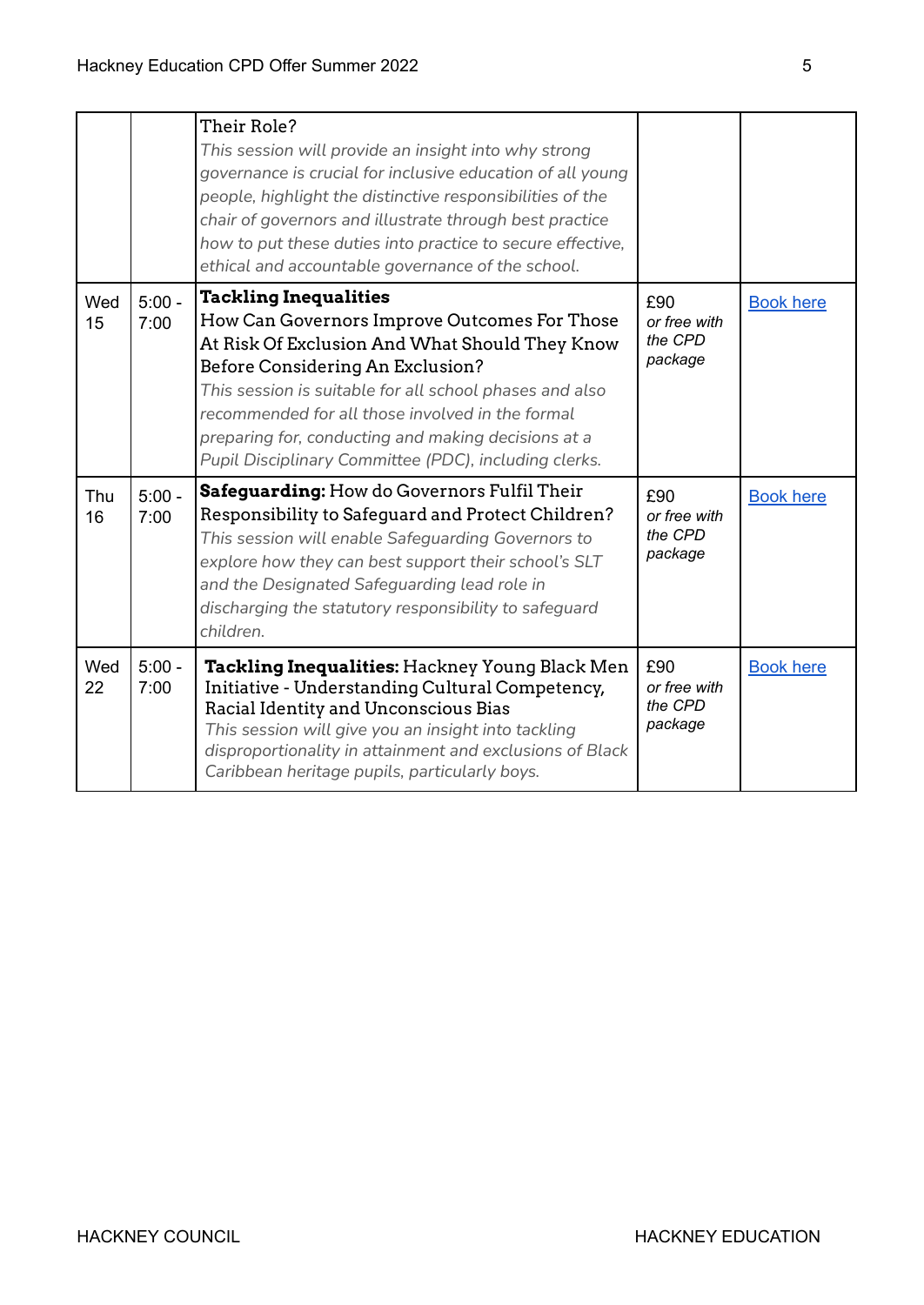### <span id="page-6-0"></span>**Middle Leaders**

| <b>Date</b> | <b>Time</b>       | <b>Title</b>                                                                                                                                                                                                                                                                                                                                                                                                                                                                                                                                                       | Cost                                                          | <b>Book</b>                                          |
|-------------|-------------------|--------------------------------------------------------------------------------------------------------------------------------------------------------------------------------------------------------------------------------------------------------------------------------------------------------------------------------------------------------------------------------------------------------------------------------------------------------------------------------------------------------------------------------------------------------------------|---------------------------------------------------------------|------------------------------------------------------|
| April 2022  |                   |                                                                                                                                                                                                                                                                                                                                                                                                                                                                                                                                                                    |                                                               |                                                      |
| Tue<br>26   | $9:30 -$<br>4:30  | <b>DSL Training</b><br>This course looks at the role and responsibilities of the<br>designated safeguarding lead and provides in depth<br>knowledge of safeguarding and child protection. It will<br>cover the relevant legislation and guidance and the role<br>of hackney children social care. Participants will be<br>aware of how to handle a disclosure, making a referral,<br>how to prepare for Ofsted and procedures for dealing<br>with allegations against staff.                                                                                       | No cost                                                       | <b>Book here</b>                                     |
| Wed<br>27   | $1:00 -$<br>4:30  | <b>Growing Great Leaders Pathway 1: Starting Out</b><br>(6 sessions)<br>Sessions will focus on specific aspects such as style,<br>building winning teams, vision and accountability. They<br>will include core duties such as planning, making sense<br>of data and monitoring information, how to approach<br>self-evaluation and accountability.                                                                                                                                                                                                                 | £900<br>or 2 places<br>free with the<br><b>CPD</b><br>package | <b>This</b><br>programme<br>started on 8<br>Dec 2021 |
| Thu<br>28   | $9:30 -$<br>12:30 | <b>DSL Refresher</b><br>This course provides a refresher in terms of<br>safeguarding and child protection and the role of the<br>DSL. Participants will revisit safe working practice and<br>the importance of record keeping, how to prepare for<br>Ofsted and a reminder of the procedures for dealing<br>with allegations against staff.                                                                                                                                                                                                                        | No cost                                                       | <b>Book here</b>                                     |
| May 2022    |                   |                                                                                                                                                                                                                                                                                                                                                                                                                                                                                                                                                                    |                                                               |                                                      |
| Wed<br>18   | $9:00 -$<br>12:30 | <b>Effective Strategies for Engaging Children with</b><br><b>Autism</b> (2 sessions)<br>This course will introduce participants to a range of<br>evidence based approaches which have been<br>demonstrated to be successful in supporting children<br>with ASD and can be used within the SCERTS<br>framework. There will be a focus on strategies for<br>learning language and social communication as well as<br>on managing anxiety.<br>The evidence demonstrates that when these areas are<br>addressed, access to the curriculum and progress is<br>enhanced. | £148<br>or free with<br>the CPD<br>package                    | <b>Book here</b>                                     |
| Wed<br>18   | $9:00 -$<br>11:00 | <b>Cultural Competence Tackling</b><br>Disproportionality in Attainment and Exclusion<br>of Young Black Men                                                                                                                                                                                                                                                                                                                                                                                                                                                        | £148<br>or free with<br>the CPD                               | <b>Book here</b>                                     |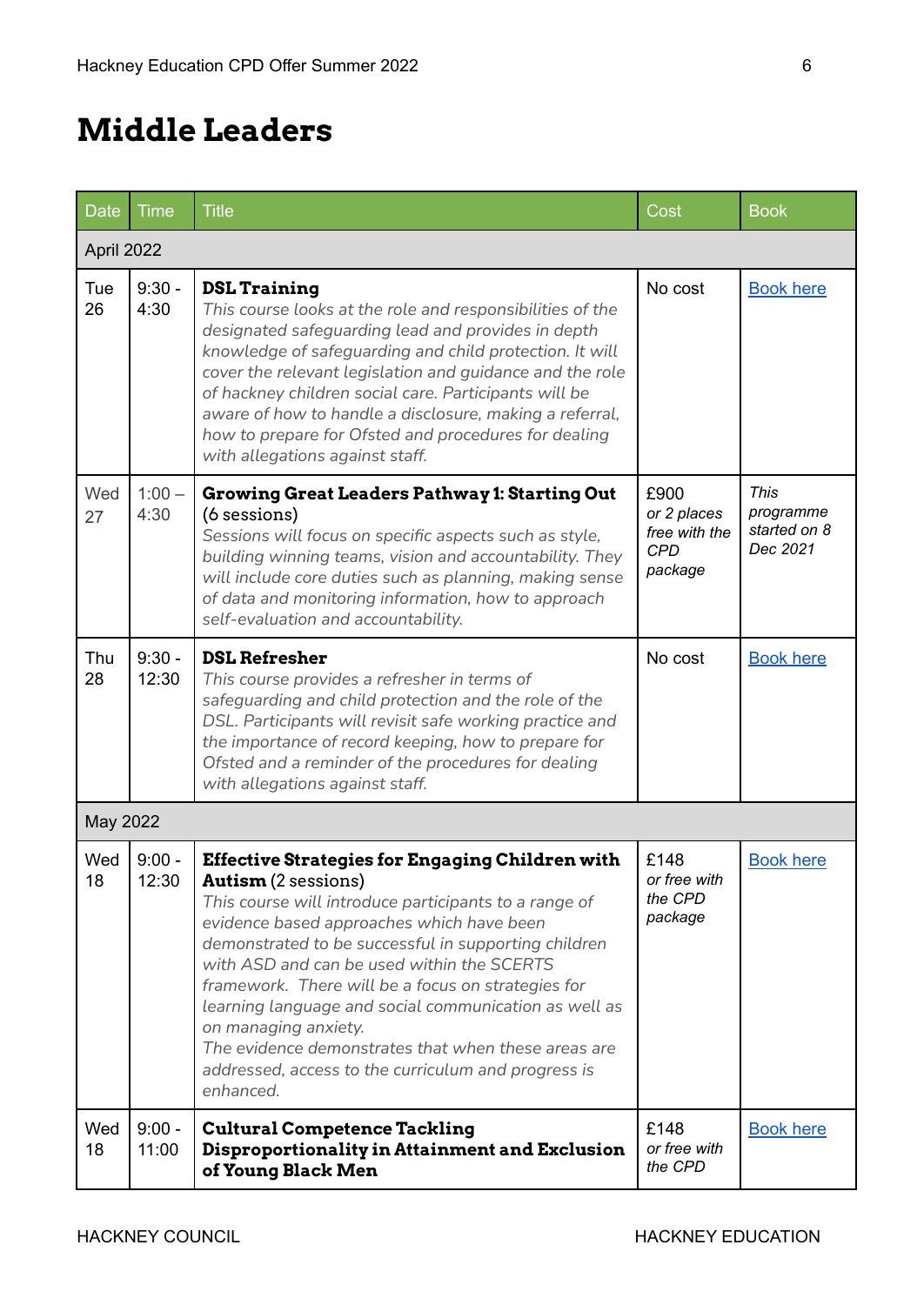|                  |                   | This session aims to ensure leaders are informed about<br>research and current practice in the area of cultural<br>competence.                                                                                                                                                                                                                                                                                                                                                                                                                                     | package                                                       |                                                      |
|------------------|-------------------|--------------------------------------------------------------------------------------------------------------------------------------------------------------------------------------------------------------------------------------------------------------------------------------------------------------------------------------------------------------------------------------------------------------------------------------------------------------------------------------------------------------------------------------------------------------------|---------------------------------------------------------------|------------------------------------------------------|
| Thu<br>19        | $1:00 -$<br>4:30  | <b>Growing Great Leaders Pathway 1: Starting Out</b><br>(6 sessions)<br>Sessions will focus on specific aspects such as style,<br>building winning teams, vision and accountability. They<br>will include core duties such as planning, making sense<br>of data and monitoring information, how to approach<br>self-evaluation and accountability.                                                                                                                                                                                                                 | £900<br>or 2 places<br>free with the<br><b>CPD</b><br>package | <b>This</b><br>programme<br>started on 8<br>Dec 2021 |
| Tue<br>24        | $4:00 -$<br>5:00  | <b>Parental Engagement For Middle Leaders</b><br>This training is designed to support you and your<br>department/team's engagement with parents. The<br>need for schools and families to have good, trusting<br>relationships with clear lines of communication and<br>mutual understanding is pivotal for the success of<br>children. We will look at how you can influence<br>parental engagement, theory and practice, giving you<br>time to explore how you can build a positive parent<br>engagement overview with your staff.                                | £45<br>or free with<br>the CPD<br>package                     | <b>Book here</b>                                     |
| <b>June 2022</b> |                   |                                                                                                                                                                                                                                                                                                                                                                                                                                                                                                                                                                    |                                                               |                                                      |
| Wed<br>15        | $9:00 -$<br>12:30 | <b>Effective Strategies for Engaging Children with</b><br><b>Autism</b> (2 sessions)<br>This course will introduce participants to a range of<br>evidence based approaches which have been<br>demonstrated to be successful in supporting children<br>with ASD and can be used within the SCERTS<br>framework. There will be a focus on strategies for<br>learning language and social communication as well as<br>on managing anxiety.<br>The evidence demonstrates that when these areas are<br>addressed, access to the curriculum and progress is<br>enhanced. | £148<br>or free with<br>the CPD<br>package                    | <b>Book here</b>                                     |
| Wed<br>15        | $1:00 -$<br>5:00  | <b>Conference on Content and Language</b><br><b>Integrated Learning (CLIL)</b> with International<br>speakers and examples of local projects<br>The conference will hear from pupils from Spain,<br>Poland, Portugal and Hackney talk about their learning<br>together. This will be followed by speakers from Spain<br>on CLIL and the UK on the EAL approach.                                                                                                                                                                                                    | No cost                                                       | <b>Book here</b>                                     |
| Wed<br>22        | $9:30 -$<br>4:30  | <b>DSL Training</b><br>This course looks at the role and responsibilities of the<br>designated safeguarding lead and provides in depth<br>knowledge of safeguarding and child protection. It will                                                                                                                                                                                                                                                                                                                                                                  | No cost                                                       | <b>Book here</b>                                     |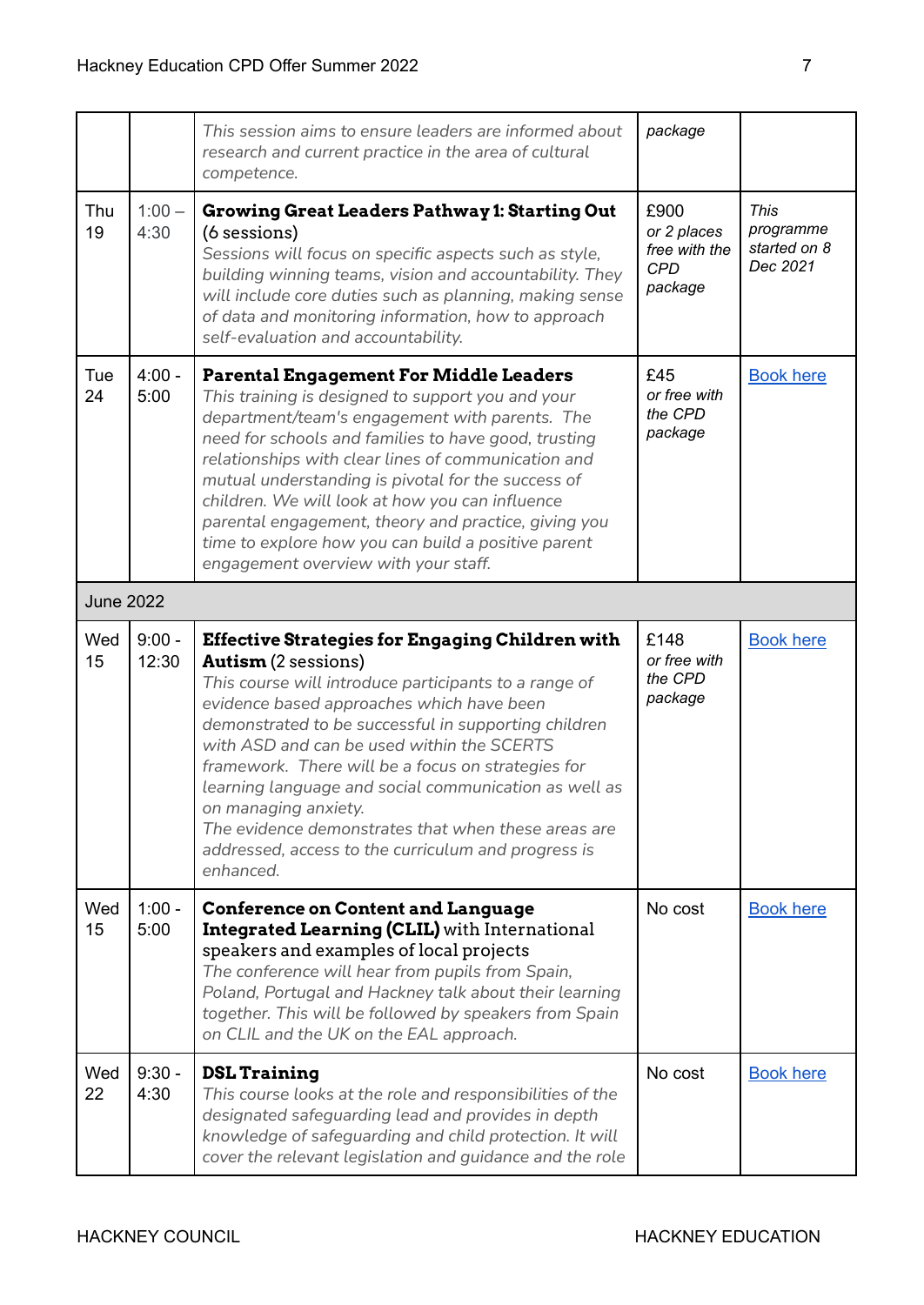|                  |                   | of hackney children social care. Participants will be<br>aware of how to handle a disclosure, making a referral,<br>how to prepare for Ofsted and procedures for dealing<br>with allegations against staff.                                                                                                                                                                                                                                                                                                                                                                                                                                                                                                                                                                                                                                             |                                                                                                                                                                                   |                                               |
|------------------|-------------------|---------------------------------------------------------------------------------------------------------------------------------------------------------------------------------------------------------------------------------------------------------------------------------------------------------------------------------------------------------------------------------------------------------------------------------------------------------------------------------------------------------------------------------------------------------------------------------------------------------------------------------------------------------------------------------------------------------------------------------------------------------------------------------------------------------------------------------------------------------|-----------------------------------------------------------------------------------------------------------------------------------------------------------------------------------|-----------------------------------------------|
| Wed<br>22        | $5:00 -$<br>7:00  | Tackling Inequalities: Hackney Young Black Men<br>Initiative - Understanding Cultural Competency,<br>Racial Identity and Unconscious Bias<br>This session will give you an insight into tackling<br>disproportionality in attainment and exclusions of Black<br>Caribbean heritage pupils, particularly boys.                                                                                                                                                                                                                                                                                                                                                                                                                                                                                                                                           | £90<br>or free with<br>the CPD<br>package                                                                                                                                         | <b>Book here</b>                              |
| Thu<br>23        | $9:30 -$<br>12:30 | <b>DSL Refresher</b><br>This course provides a refresher in terms of<br>safeguarding and child protection and the role of the<br>DSL. Participants will revisit safe working practice and<br>the importance of record keeping, how to prepare for<br>Ofsted and a reminder of the procedures for dealing<br>with allegations against staff.                                                                                                                                                                                                                                                                                                                                                                                                                                                                                                             | No cost                                                                                                                                                                           | <b>Book here</b>                              |
| <b>July 2022</b> |                   |                                                                                                                                                                                                                                                                                                                                                                                                                                                                                                                                                                                                                                                                                                                                                                                                                                                         |                                                                                                                                                                                   |                                               |
| Fri 1            | $9:00 -$<br>4:00  | <b>Inclusion Conference</b><br>Target Audience: SENCOs, Headteachers, DHTs, PSHE<br>leads, Governors.<br>The Programme for the Day will include:<br>Key Notes by Andre Imich DFE SEN and Disability<br>Adviser and Gaynor Roberts, Senior HMI<br>Workshop Options will include:<br>Creating a Bereavement Aware culture in<br>schools: Tracey Boseley - Child Bereavement UK<br>Tackling Sexual Harassment in Schools: Amelia<br>Jenkinson - School of Sexuality Education<br>Staying a Strategic SENCO: Hannah Moloney,<br><b>SEND</b> specialist<br>Maximising the use of TAs in schools-research<br>$\bullet$<br>into practice: Sally Franklin, UCL<br>How to support LGBTIQ+ students in schools:<br>$\bullet$<br>Amelia Jenkinson, School of Sexuality Education<br>SEND in a nutshell-using data effectively:<br>Malcolm Reeve, Whole School SEND | £150<br>or 1 place<br>free with<br>the CPD<br>package<br>Buy one<br>place, get<br>one half<br>price -<br>contact<br><u>CPD</u><br><u>Admin</u> to<br>book your<br>second<br>place | <b>Book here</b>                              |
| Tue<br>5         | $9:30 -$<br>4:00  | Growing Great Leaders Pathway 1: Starting Out<br>(6 sessions)<br>Sessions will focus on specific aspects such as style,<br>building winning teams, vision and accountability. They<br>will include core duties such as planning, making sense                                                                                                                                                                                                                                                                                                                                                                                                                                                                                                                                                                                                           | £900<br>or 2 places<br>free with the<br><b>CPD</b><br>package                                                                                                                     | This<br>programme<br>started on 8<br>Dec 2021 |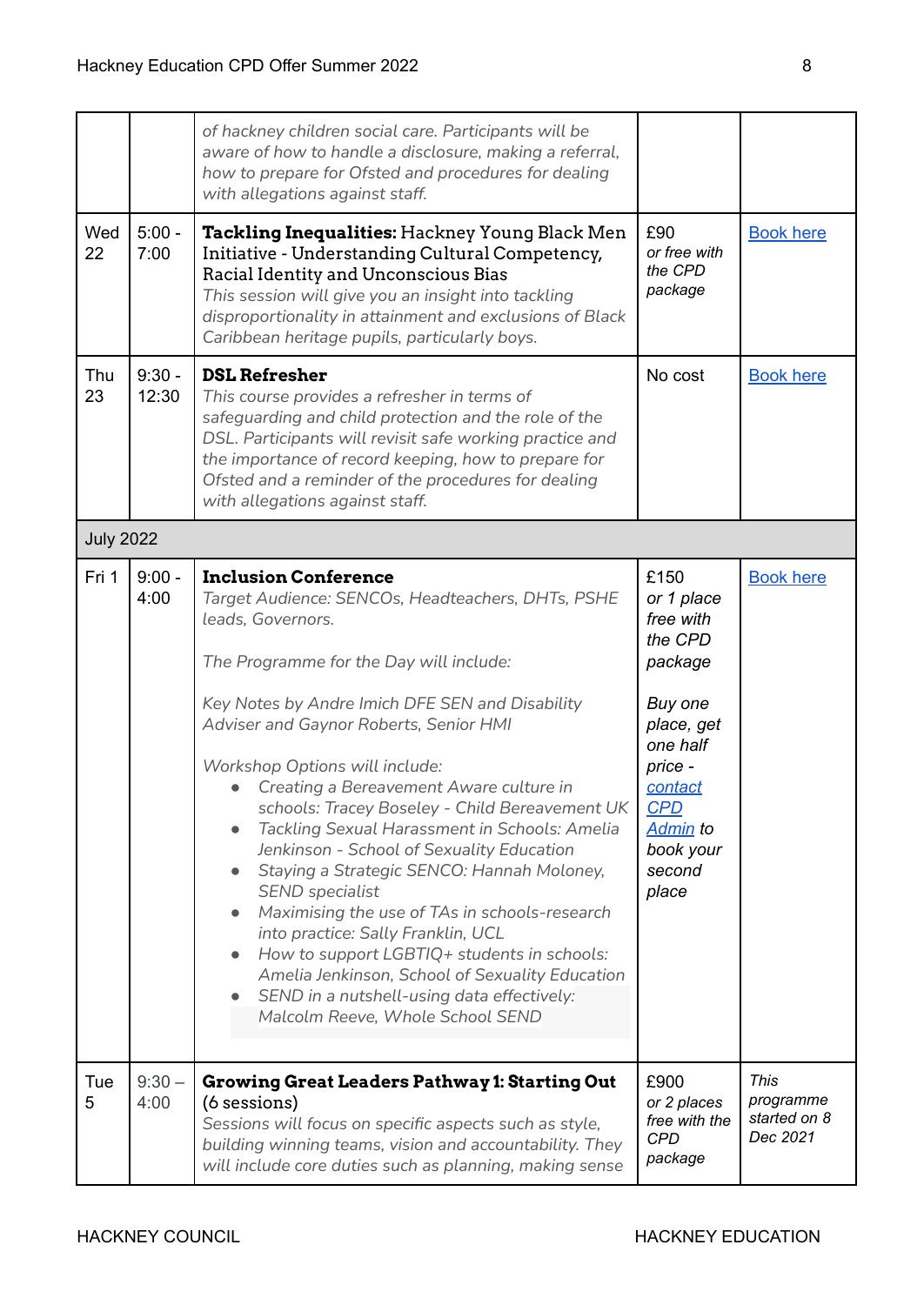|     |                  | of data and monitoring information, how to approach<br>self-evaluation and accountability.                                                                                                                                                                                                                                                                                                  |         |                  |
|-----|------------------|---------------------------------------------------------------------------------------------------------------------------------------------------------------------------------------------------------------------------------------------------------------------------------------------------------------------------------------------------------------------------------------------|---------|------------------|
| Thu | $1:00 -$<br>5:00 | <b>ERASMUS+ Dissemination Conference on</b><br>projects on Leadership, Mentoring,<br><b>Mathematics, Inclusion, Reading and Music</b><br>Starting with lunch at 1pm, participants will have a<br>choice of workshops on areas of most interest from the<br>above themes. Further details will be given after<br>registration. Speakers will include John Rolfe from the<br>British Council. | No cost | <b>Book here</b> |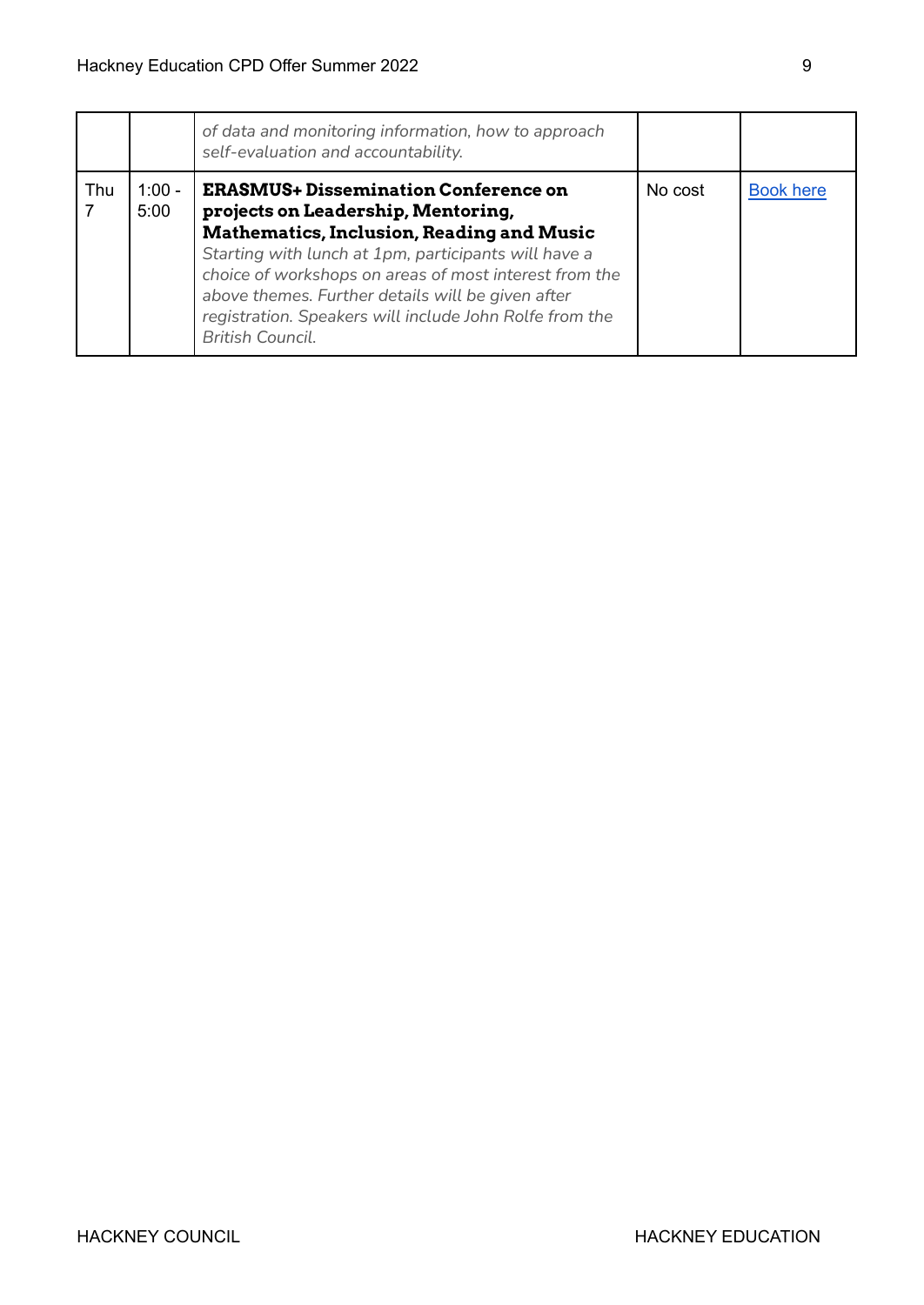### <span id="page-10-0"></span>**Senior Leaders**

| Date             | <b>Time</b>       | <b>Title</b>                                                                                                                                                                                                                                                                                                                                                                                                                                                                 | Cost                                                        | <b>Book</b>                             |
|------------------|-------------------|------------------------------------------------------------------------------------------------------------------------------------------------------------------------------------------------------------------------------------------------------------------------------------------------------------------------------------------------------------------------------------------------------------------------------------------------------------------------------|-------------------------------------------------------------|-----------------------------------------|
| April 2022       |                   |                                                                                                                                                                                                                                                                                                                                                                                                                                                                              |                                                             |                                         |
| Tue<br>26        | $9:30 -$<br>4:30  | <b>DSL Training</b><br>This course looks at the role and responsibilities of the<br>designated safeguarding lead and provides in depth<br>knowledge of safeguarding and child protection. It will cover<br>the relevant legislation and guidance and the role of hackney<br>children social care. Participants will be aware of how to<br>handle a disclosure, making a referral, how to prepare for<br>Ofsted and procedures for dealing with allegations against<br>staff. | No cost                                                     | <b>Book here</b>                        |
| Wed<br>27        | $9:00 -$<br>11:00 | Tackling Inequalities: Hackney Young Black Men<br>Initiative - Understanding Cultural Competency, Racial<br><b>Identity and Unconscious Bias</b><br>This session will give you and insight into tackling<br>disproportionality in attainment and exclusions of Black<br>Caribbean heritage pupils, particularly boys.                                                                                                                                                        | £90<br>or free<br>with the<br>CPD<br>package                | <b>Book here</b>                        |
| Thu<br>28        | $9:30 -$<br>12:30 | <b>DSL Refresher</b><br>This course provides a refresher in terms of safeguarding<br>and child protection and the role of the DSL. Participants will<br>revisit safe working practice and the importance of record<br>keeping, how to prepare for Ofsted and a reminder of the<br>procedures for dealing with allegations against staff.                                                                                                                                     | No cost                                                     | <b>Book here</b>                        |
| May 2022         |                   |                                                                                                                                                                                                                                                                                                                                                                                                                                                                              |                                                             |                                         |
| Tue<br>17        | $1:00 -$<br>5:00  | <b>Growing Great Leaders Pathway 2: Stepping Up</b><br>(6 sessions)<br>This course will support the development of skills, qualities<br>and mind-set that are essential to advance educational<br>outcomes and build sustainable improvement in challenging<br>contexts, within a rapidly changing system.                                                                                                                                                                   | £900<br>or $2$<br>places<br>free with<br>the CPD<br>package | This course<br>started on 4<br>Nov 2021 |
| Wed<br>18        | $9:00 -$<br>11:00 | <b>Cultural Competence Tackling Disproportionality in</b><br><b>Attainment and Exclusion of Young Black Men</b><br>This session aims to ensure leaders are informed about<br>research and current practice in the area of cultural<br>competence.                                                                                                                                                                                                                            | £148<br>or free<br>with the<br>CPD<br>package               | <b>Book here</b>                        |
| <b>June 2022</b> |                   |                                                                                                                                                                                                                                                                                                                                                                                                                                                                              |                                                             |                                         |
| Thu<br>9         | $1:00 -$<br>5:00  | Growing Great Leaders Pathway 2: Stepping Up<br>(6 sessions)<br>This course will support the development of skills, qualities                                                                                                                                                                                                                                                                                                                                                | £900<br>or $2$<br>places                                    | This course<br>started on 4<br>Nov 2021 |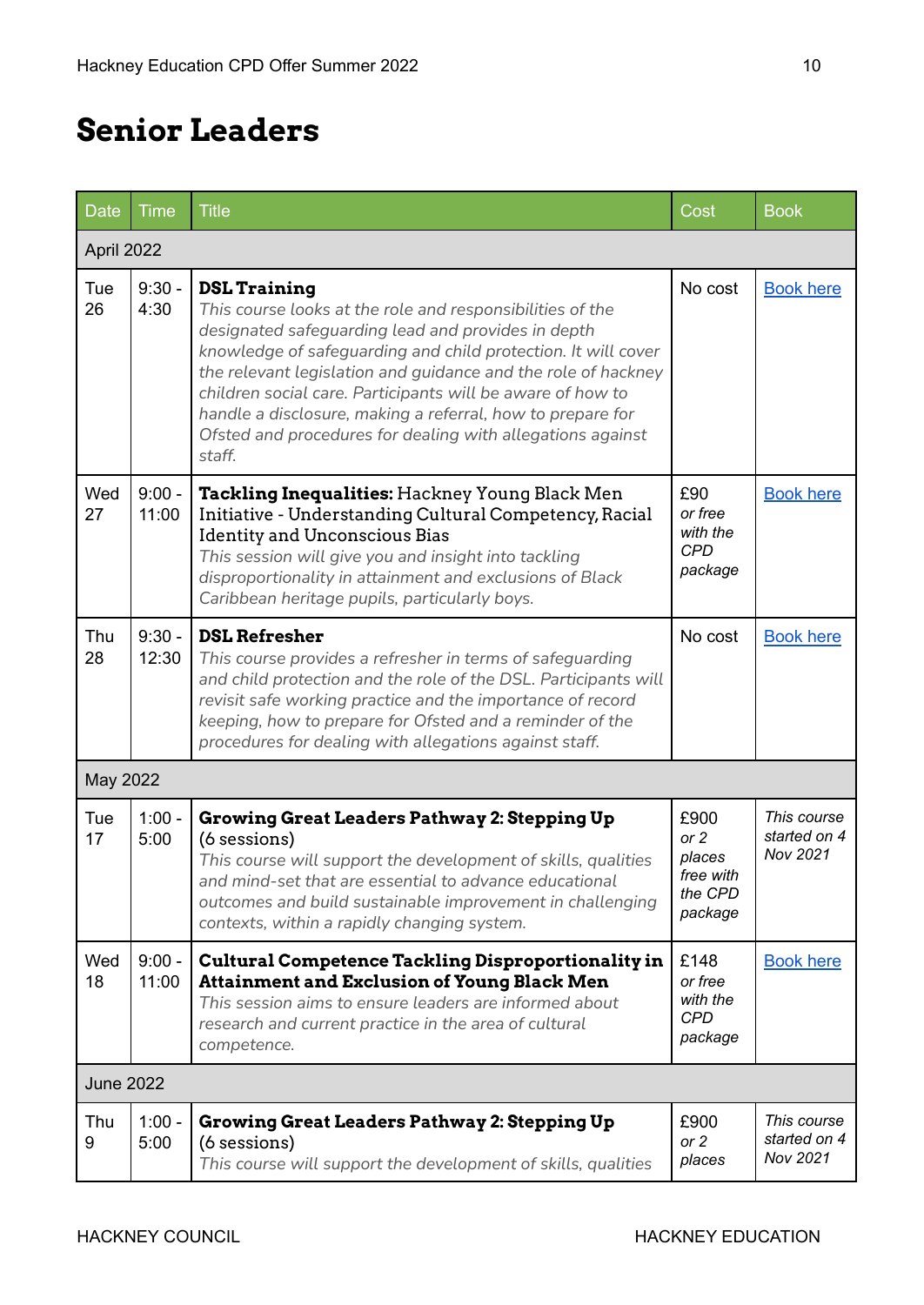|                  |                   | and mind-set that are essential to advance educational<br>outcomes and build sustainable improvement in challenging<br>contexts, within a rapidly changing system.                                                                                                                                                                                                                                                                                                           | free with<br>the CPD<br>package                                                                                        |                  |
|------------------|-------------------|------------------------------------------------------------------------------------------------------------------------------------------------------------------------------------------------------------------------------------------------------------------------------------------------------------------------------------------------------------------------------------------------------------------------------------------------------------------------------|------------------------------------------------------------------------------------------------------------------------|------------------|
| Wed<br>15        | $1:00 -$<br>5:00  | <b>Conference on Content and Language Integrated</b><br><b>Learning (CLIL)</b> with International speakers and<br>examples of local projects<br>The conference will hear from pupils from Spain, Poland,<br>Portugal and Hackney talk about their learning together.<br>This will be followed by speakers from Spain on CLIL and<br>the UK on the EAL approach.                                                                                                              | No cost                                                                                                                | <b>Book here</b> |
| Wed<br>22        | $9:30 -$<br>4:30  | <b>DSL Training</b><br>This course looks at the role and responsibilities of the<br>designated safeguarding lead and provides in depth<br>knowledge of safeguarding and child protection. It will cover<br>the relevant legislation and guidance and the role of hackney<br>children social care. Participants will be aware of how to<br>handle a disclosure, making a referral, how to prepare for<br>Ofsted and procedures for dealing with allegations against<br>staff. | No cost                                                                                                                | <b>Book here</b> |
| Wed<br>22        | $5:00 -$<br>7:00  | Tackling Inequalities: Hackney Young Black Men<br>Initiative - Understanding Cultural Competency, Racial<br><b>Identity and Unconscious Bias</b><br>This session will give you and insight into tackling<br>disproportionality in attainment and exclusions of Black<br>Caribbean heritage pupils, particularly boys.                                                                                                                                                        | £90<br>or free<br>with the<br><b>CPD</b><br>package                                                                    | <b>Book here</b> |
| Thu<br>23        | $9:30 -$<br>12:30 | <b>DSL Refresher</b><br>This course provides a refresher in terms of safeguarding<br>and child protection and the role of the DSL. Participants will<br>revisit safe working practice and the importance of record<br>keeping, how to prepare for Ofsted and a reminder of the<br>procedures for dealing with allegations against staff.                                                                                                                                     | No cost                                                                                                                | <b>Book here</b> |
| <b>July 2022</b> |                   |                                                                                                                                                                                                                                                                                                                                                                                                                                                                              |                                                                                                                        |                  |
| Fri 1            | $9:00 -$<br>4:00  | <b>Inclusion Conference</b><br>Target Audience: SENCOs, Headteachers, DHTs, PSHE<br>leads, Governors.<br>The Programme for the Day will include:<br>Key Notes by Andre Imich DFE SEN and Disability Adviser<br>and Gaynor Roberts, Senior HMI<br>Workshop Options will include:<br>Creating a Bereavement Aware culture in schools:<br>Tracey Boseley - Child Bereavement UK<br>Tackling Sexual Harassment in Schools: Amelia                                                | £150<br>or 1<br>place<br>free with<br>the CPD<br>package<br>Buy one<br>place,<br>get one<br>half<br>price -<br>contact | <b>Book here</b> |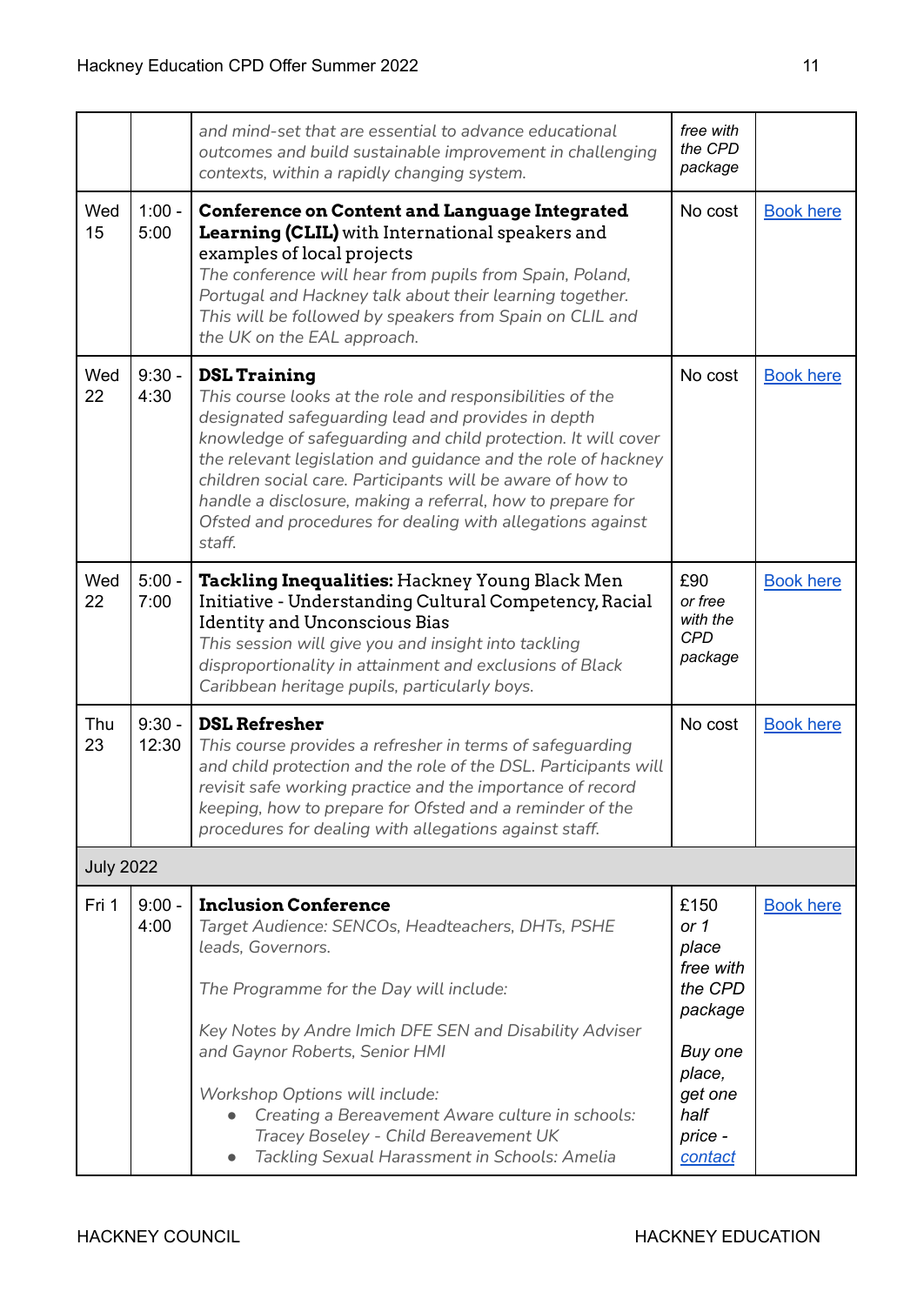|                       |                  | Jenkinson - School of Sexuality Education<br>Staying a Strategic SENCO: Hannah Moloney, SEND<br>specialist<br>Maximising the use of TAs in schools-research into<br>practice: Sally Franklin, UCL<br>How to support LGBTIQ+ students in schools: Amelia<br>Jenkinson, School of Sexuality Education<br>SEND in a nutshell-using data effectively: Malcolm<br>Reeve, Whole School SEND    | <b>CPD</b><br>Admin to<br>book<br>your<br>second<br>place   |                                         |
|-----------------------|------------------|------------------------------------------------------------------------------------------------------------------------------------------------------------------------------------------------------------------------------------------------------------------------------------------------------------------------------------------------------------------------------------------|-------------------------------------------------------------|-----------------------------------------|
| Wed<br>6              | $1:00 -$<br>5:00 | <b>Growing Great Leaders Pathway 2: Stepping Up</b><br>(6 sessions)<br>This course will support the development of skills, qualities<br>and mind-set that are essential to advance educational<br>outcomes and build sustainable improvement in challenging<br>contexts, within a rapidly changing system.                                                                               | £900<br>or $2$<br>places<br>free with<br>the CPD<br>package | This course<br>started on 4<br>Nov 2021 |
| Thu<br>$\overline{7}$ | $1:00 -$<br>5:00 | <b>ERASMUS+ Dissemination Conference on projects</b><br>on Leadership, Mentoring, Mathematics, Inclusion,<br><b>Reading and Music</b><br>Starting with lunch at 1pm, participants will have a choice of<br>workshops on areas of most interest from the above themes.<br>Further details will be given after registration. Speakers will<br>include John Rolfe from the British Council. | No cost                                                     | <b>Book here</b>                        |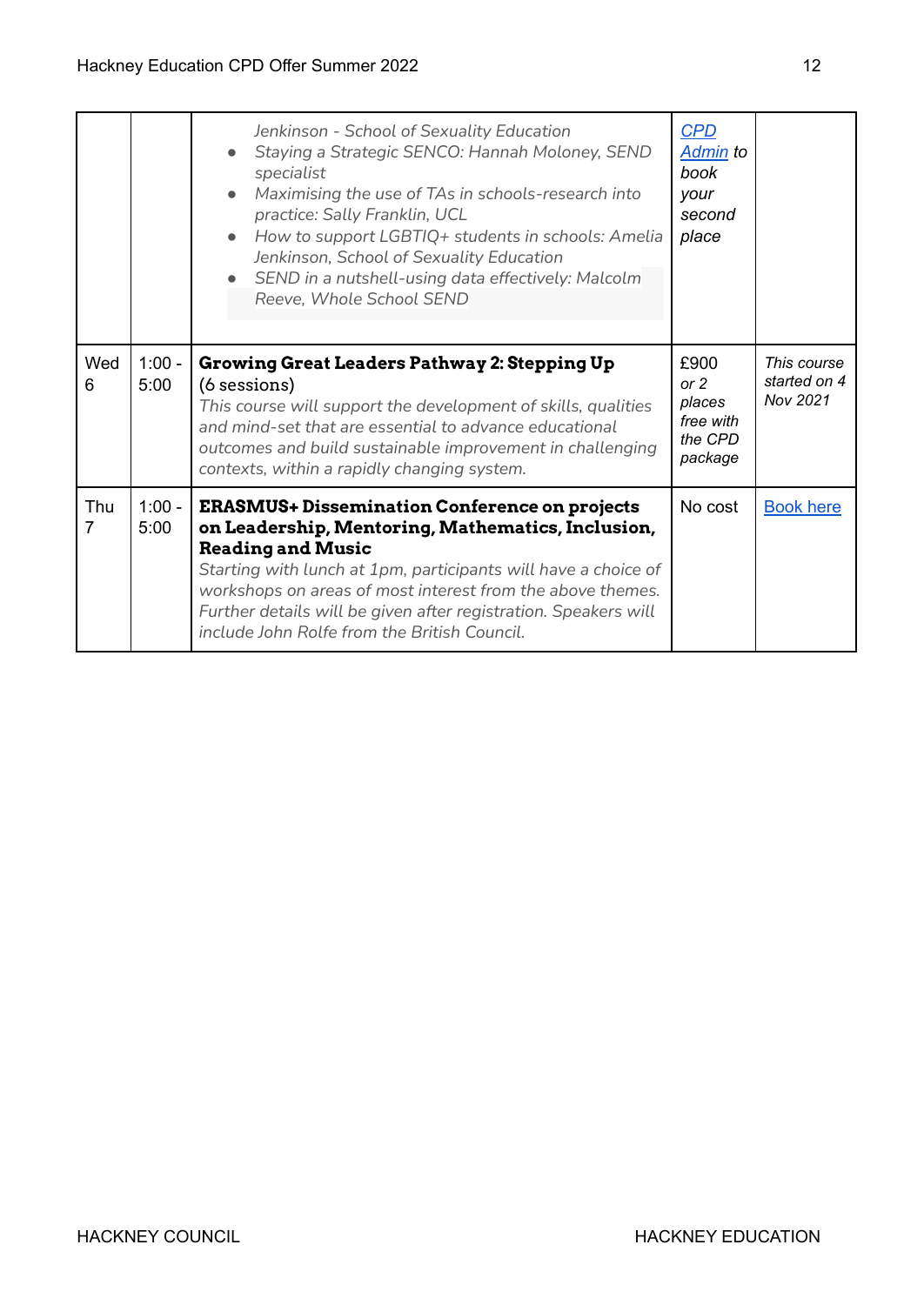# <span id="page-13-0"></span>**Subject Leaders**

| <b>Date</b>           | <b>Time</b>      | <b>Title</b>                                                                                                                                                                                                                                                                                                                                                                                | Cost                                      | <b>Book</b>                                                   |  |  |
|-----------------------|------------------|---------------------------------------------------------------------------------------------------------------------------------------------------------------------------------------------------------------------------------------------------------------------------------------------------------------------------------------------------------------------------------------------|-------------------------------------------|---------------------------------------------------------------|--|--|
| April 2022            |                  |                                                                                                                                                                                                                                                                                                                                                                                             |                                           |                                                               |  |  |
| Thu<br>28             | $4:00 -$<br>6:00 | <b>PSHE Subject Leader Network Forum</b><br>Key Stage 4&5                                                                                                                                                                                                                                                                                                                                   | £90<br>or free with<br>the CPD<br>package | Email<br>Jonathan<br>Reid<br>jonathan.reid@<br>hackney.gov.uk |  |  |
| May 2022              |                  |                                                                                                                                                                                                                                                                                                                                                                                             |                                           |                                                               |  |  |
| Mon<br>9              | $4:30 -$<br>6:00 | <b>SEND Music Network</b>                                                                                                                                                                                                                                                                                                                                                                   | No cost                                   | <b>Book here</b>                                              |  |  |
| Wed<br>18             | $4:30 -$<br>6:00 | Developing Content and Language Integrated<br><b>Learning (History and Spanish)</b>                                                                                                                                                                                                                                                                                                         | £90<br>or free with<br>the CPD<br>package | <b>Book here</b>                                              |  |  |
| Mon<br>23             | $4:30 -$<br>6:00 | <b>Music Subject Leader Network Forum</b><br>Yr 6-7 transition                                                                                                                                                                                                                                                                                                                              | No cost                                   | <b>Book here</b>                                              |  |  |
| <b>June 2022</b>      |                  |                                                                                                                                                                                                                                                                                                                                                                                             |                                           |                                                               |  |  |
| Wed<br>15             | $1:00 -$<br>5:00 | <b>Conference on Content and Language</b><br><b>Integrated Learning (CLIL)</b> with International<br>speakers and examples of local projects<br>The conference will hear from pupils from Spain,<br>Poland, Portugal and Hackney talk about their learning<br>together.                                                                                                                     | No cost                                   | <b>Book here</b>                                              |  |  |
| Wed<br>15             | $1:30 -$<br>6:00 | <b>RE Subject Leader Network Forum</b>                                                                                                                                                                                                                                                                                                                                                      | £90<br>or free with<br>the CPD<br>package | <b>Book here</b>                                              |  |  |
| <b>July 2022</b>      |                  |                                                                                                                                                                                                                                                                                                                                                                                             |                                           |                                                               |  |  |
| Thu<br>$\overline{7}$ | $1:00 -$<br>5:00 | <b>ERASMUS+ Dissemination Conference on</b><br>projects on Leadership, Mentoring,<br><b>Mathematics, Inclusion, Reading and Music</b><br>Starting with lunch at 1pm, participants will have a<br>choice of workshops on areas of most interest from the<br>above themes. Further details will be given after<br>registration. Speakers will include John Rolfe from the<br>British Council. | No cost                                   | <b>Book here</b>                                              |  |  |

If you need help with making a booking on the Subject Leader Network Forums, please contact Wendy Finan: [wendy.finan@hackney.gov.uk](mailto:wendy.finan@Hackney.gov.uk)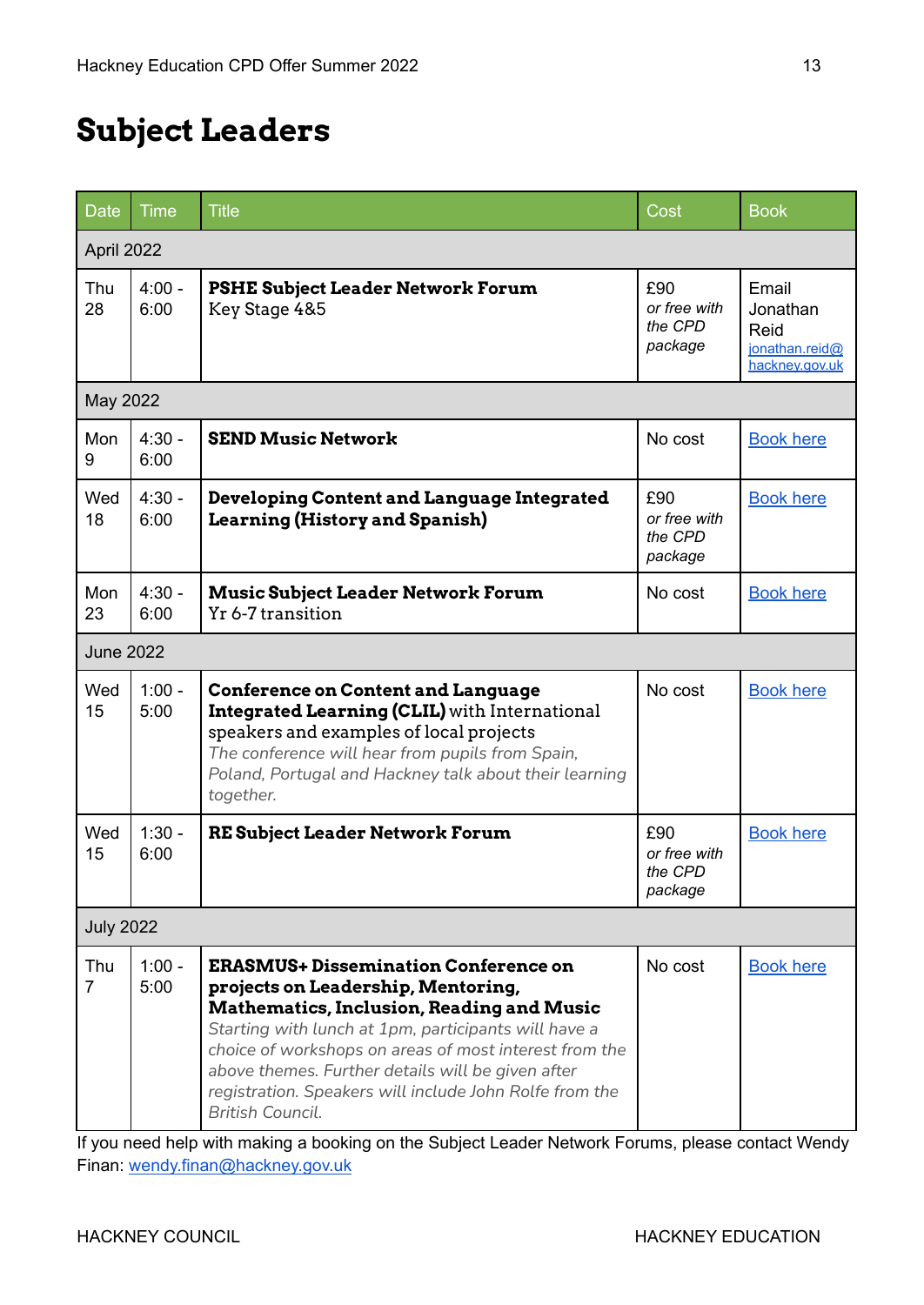#### <span id="page-14-0"></span>**Teachers**

| Date                  | <b>Time</b>       | <b>Title</b>                                                                                                                                                                                                                                                                                                                                                                                                                                                                                                                                                       | Cost                                       | <b>Book</b>      |  |  |
|-----------------------|-------------------|--------------------------------------------------------------------------------------------------------------------------------------------------------------------------------------------------------------------------------------------------------------------------------------------------------------------------------------------------------------------------------------------------------------------------------------------------------------------------------------------------------------------------------------------------------------------|--------------------------------------------|------------------|--|--|
| May 2022              |                   |                                                                                                                                                                                                                                                                                                                                                                                                                                                                                                                                                                    |                                            |                  |  |  |
| Wed<br>18             | $9:00 -$<br>12:30 | <b>Effective Strategies for Engaging Children with</b><br><b>Autism</b> (2 sessions)<br>This course will introduce participants to a range of<br>evidence based approaches which have been<br>demonstrated to be successful in supporting children<br>with ASD and can be used within the SCERTS<br>framework. There will be a focus on strategies for<br>learning language and social communication as well as<br>on managing anxiety.<br>The evidence demonstrates that when these areas are<br>addressed, access to the curriculum and progress is<br>enhanced. | £148<br>or free with<br>the CPD<br>package | <b>Book here</b> |  |  |
| <b>June 2022</b>      |                   |                                                                                                                                                                                                                                                                                                                                                                                                                                                                                                                                                                    |                                            |                  |  |  |
| Wed<br>15             | $9:00 -$<br>12:30 | <b>Effective Strategies for Engaging Children with</b><br><b>Autism</b> (2 sessions)<br>This course will introduce participants to a range of<br>evidence based approaches which have been<br>demonstrated to be successful in supporting children<br>with ASD and can be used within the SCERTS<br>framework. There will be a focus on strategies for<br>learning language and social communication as well as<br>on managing anxiety.                                                                                                                            | £148<br>or free with<br>the CPD<br>package | <b>Book here</b> |  |  |
| Wed<br>15             | $1:00 -$<br>5:00  | <b>Conference on Content and Language</b><br><b>Integrated Learning (CLIL)</b> with International<br>speakers and examples of local projects<br>The conference will hear from pupils from Spain,<br>Poland, Portugal and Hackney talk about their learning<br>together. This will be followed by speakers from Spain<br>on CLIL and the UK on the EAL approach.                                                                                                                                                                                                    | No cost                                    | <b>Book here</b> |  |  |
| <b>July 2022</b>      |                   |                                                                                                                                                                                                                                                                                                                                                                                                                                                                                                                                                                    |                                            |                  |  |  |
| Thu<br>$\overline{7}$ | $1:00 -$<br>5:00  | <b>ERASMUS+ Dissemination Conference on</b><br>projects on Leadership, Mentoring,<br><b>Mathematics, Inclusion, Reading and Music</b><br>Starting with lunch at 1pm, participants will have a<br>choice of workshops on areas of most interest from the<br>above themes. Further details will be given after<br>registration. Speakers will include John Rolfe from the<br>British Council.                                                                                                                                                                        | No cost                                    | <b>Book here</b> |  |  |